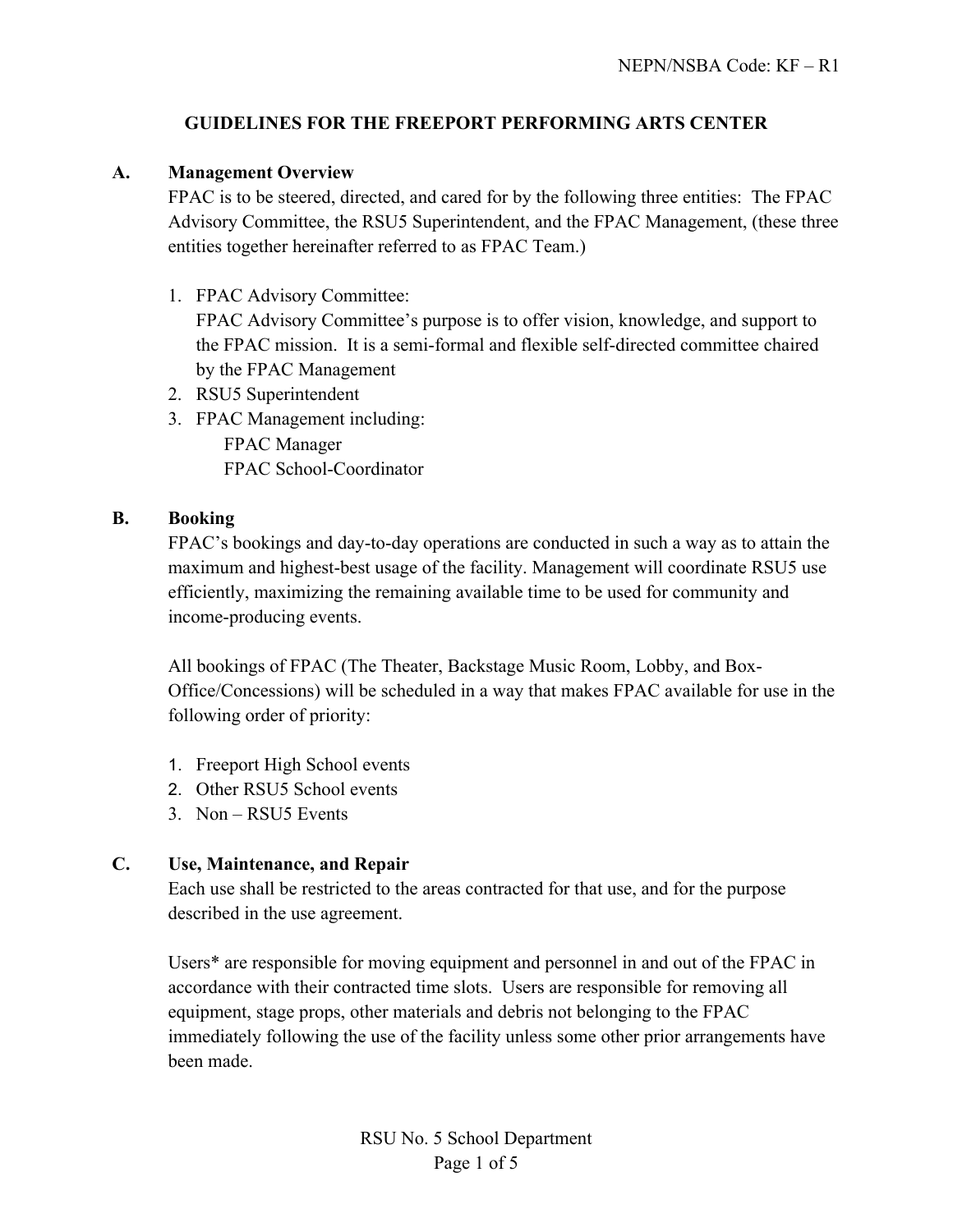Clean-up costs beyond the normal cleaning covered by the standard booking agreement necessitated by a group's use of the FPAC will be the financial responsibility of the User.

Repairs to any FPAC property beyond normal wear and tear will be the financial responsibility of the User. RSU5 reserves the right to determine such costs and seek timely reimbursement from the User and/or the User's insurer.

\*Note: Groups who have booked the FPAC are hereinafter referred to as "User.*"*

### **D. Technical Systems**

FPAC, including all technical systems (sound, lights, etc.) must be under the control of qualified personnel (Approved House-Tech(s)) at all times. Technical expertise required will vary from event to event depending on the particular needs. Management will consult with each User during the booking process to help select and schedule appropriate House-Tech(s).

#### **E. Safety and Use Restrictions**

School authorities must have access to all places in the FPAC at all times and shall reserve the right to revoke permission for use of the facility should such action be deemed necessary and in the best interest of the school system and general public.

Possession, sale, consumption or distribution of alcoholic beverages or tobacco products are prohibited.

All national and state laws, local ordinances, and rules of the police and fire departments will be complied with.

The following activities are to be permitted **only with express permission** of Management:

- Public performances to continue past 11pm.
- Any signs or posters to be hung anywhere in the FPAC including the lobby area and on the entry-doors.
- Set construction or painting
- Altering the default settings and positions of FPAC equipment such as sound and lighting gear.
- Affixing anything to the walls or the stage (i.e. screwed or nailed sets, posters, etc.)
- The use of theatrical stage-weapons. A written safety plan for the use of theatrical stage weapons will be required of the User in advance and approved by FPAC

RSU No. 5 School Department Page 2 of 5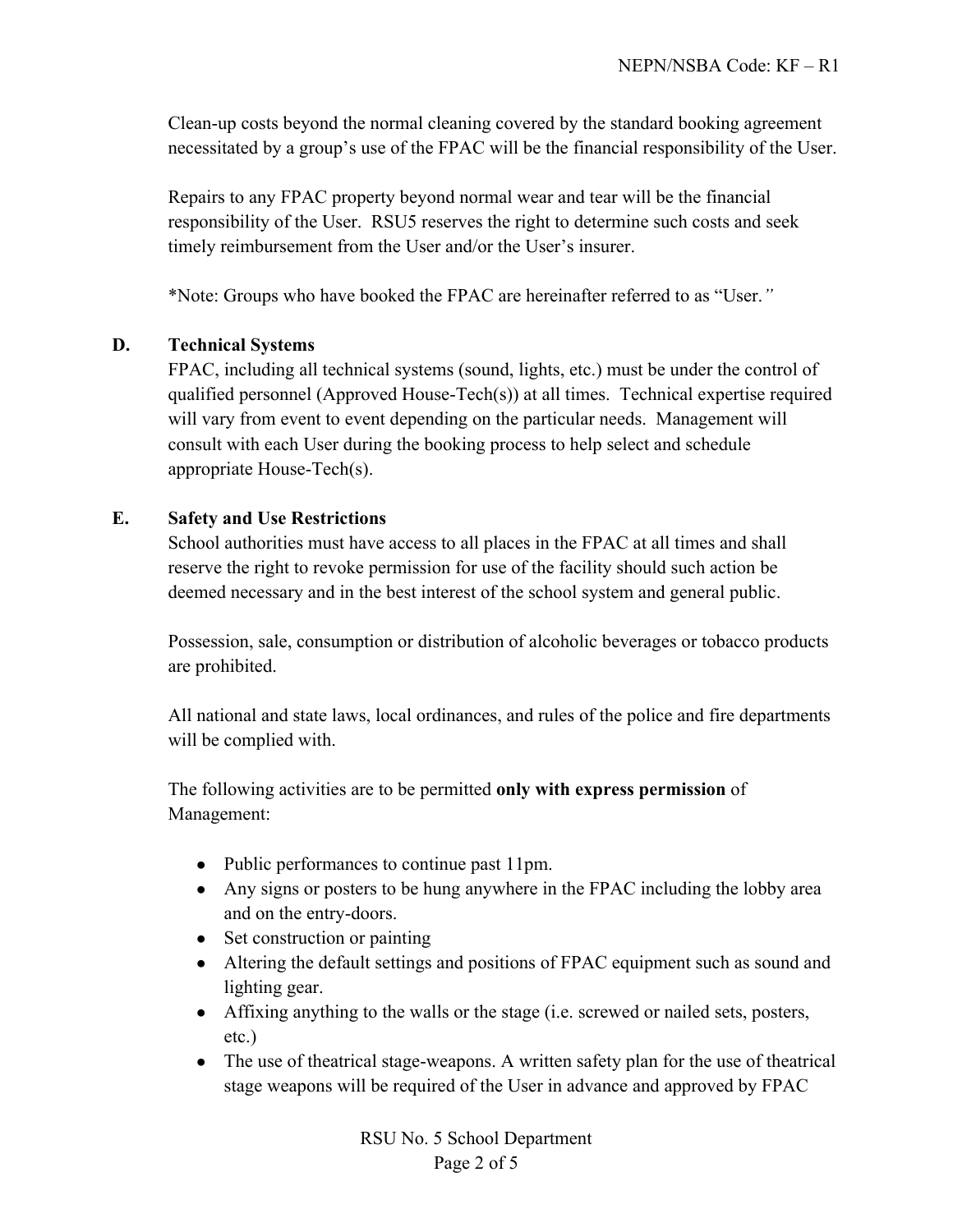Management. Management/designee must be in attendance when theatrical stage weapons are in use.

• The use of open flames (including candles) or other incendiary or other pyrotechnic devices only in rare cases when there is no possible alternative. Approval for any such use will require a written safety plan to be created in advance by Management with oversight by the Freeport Fire Chief. Management/designee must be in attendance when these devices are in use. The User must provide a certificate of insurance in the amount of \$5,000,000 naming RSU5 as an additional insurer**.**

### **G. Insurance**

Any non-RSU5 group must provide a certificate of insurance between \$1,000,000 and \$3,000,000, depending upon extent and conditions of use naming RSU5 as an additional insurer. Management may consider bookings as "tentative" or "bumpable" until such proof is provided by the User.

### **H. Rates**

The booking policy and rate structure allows Users to book event(s) for a single price, adding extras as needed. FPAC can handle anything from a simple rehearsal under the work-lights to a full production. This method works for most Users and "typical" events, but events that requires something different, should contact Management.

### **Standard Events:**

- 3 hours or less of public (audience) time
- 2 hours of extra time for setting / rehearsing; load out
- Basic Sound System (board, Several mics/stands, house system, 4 stage monitors)
- Rehearsal Piano
- Lighting System (using standard default settings)
- Basic Custodial Service (for extraordinary mess, extra fee will apply)

Note: You must secure qualified personnel to operate systems (sound/lights) and to care for the theater. Events during non-school hours also require lobbysupervision staff.

### **Within RSU5 Communities**

Custom pricing and agreements deviating from the published rate-schedule may be negotiated by the FPAC Team with approval of the Superintendent. Facility use may be granted without rental charge as per Policy KF. Deposits and/or complete payment in advance will be required to secure a booking. All such payments and deposits are nonrefundable.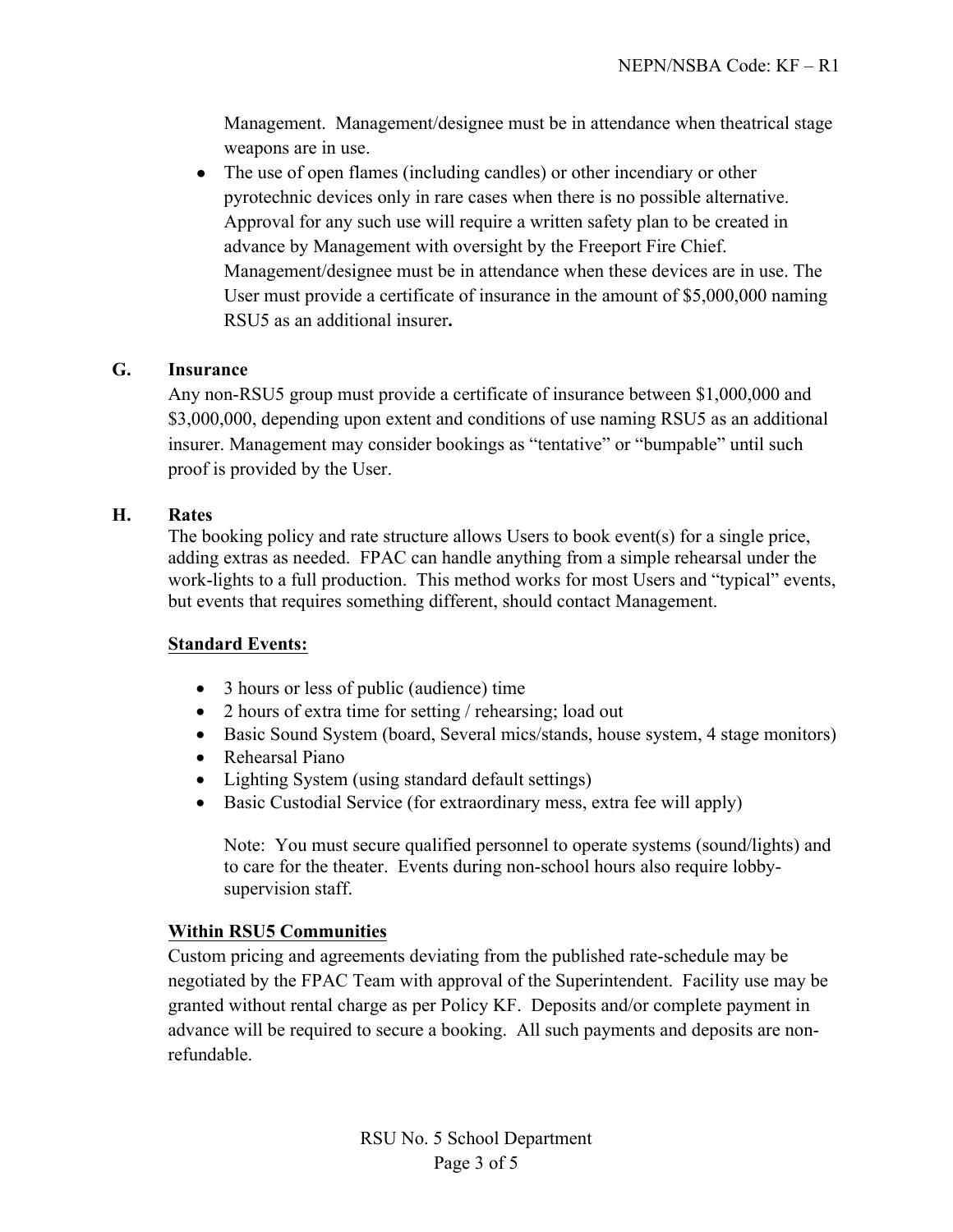Failure to abide by any of the following rules and regulations may result in denial of future use of the FPAC and/or additional costs for returning the FPAC facilities to their previous condition.

Qualifying Non-Profit Groups Monday - Thursday \$150 per Event Friday - Sunday \$225 per Event

All Other Groups Monday - Thursday \$250 per Event Friday - Sunday \$325 per Event

#### **Non- RSU5 Area**

Qualifying Non-Profit Groups Monday - Thursday \$200 per Event Friday - Sunday \$275 per Event

All Other Groups Monday - Thursday \$300 per Event Friday - Sunday \$375 per Event

#### **Standard Events Exclusions:**

#### **-House Technical Personnel -** TECHNICAL SYSTEMS MUST BE UNDER THE CONTROL OF QUALIFIED PERSONNEL AT ALL TIMES

These costs will vary depending on the technical needs of your show AND the abilities of YOUR professional and/or volunteer staff.

**-Extra Custodial Fees** to clean up extra-ordinary mess

**-Extra Time** needed for rehearsal or tech (rates to be negotiated)

**-Extras** as listed below

#### **EXTRAS:**

Note: For your community groups, we can sometimes bundle your extras into an adjusted single-event price.

**-Music Room / Backstage** - The Freeport High School Band/Music Room. This is just behind the stage back wall and was designed to serve as a backstage area when appropriate to do so. This space can be rented as an add on to an FPAC booking. Alternately, it may be available to be rented as a stand-alone booking. This room may be available to community groups free of charge or at a reduced rate on a "bumpable" or "ifavailable" basis

*\$25*

RSU No. 5 School Department Page 4 of 5